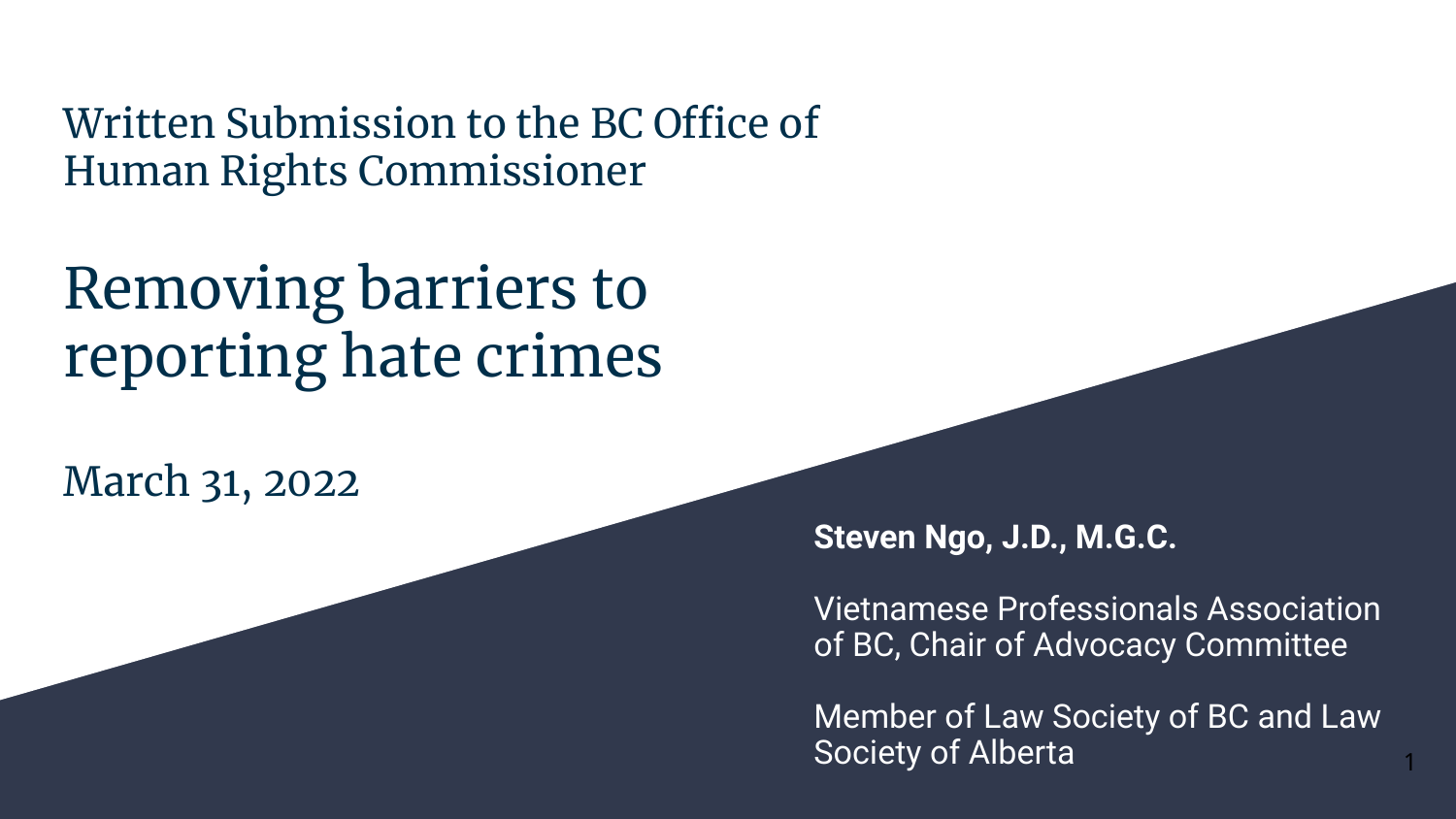Introduction - Vietnamese Professionals Association of BC (VPABC)

#### **Vietnamese Professionals Association of BC**<sup>1</sup>

- The Vietnamese Professionals Association of BC is an organization that represents the interests of professionals and students who are of Vietnamese heritage in Greater Vancouver and British Columbia.
- Our mission is to create a welcoming and strong positive supportive environment that fosters growth and connections between Vietnamese professionals, students, and those interested in the Vietnamese community in Greater Vancouver and British Columbia.
- Learn more: <http://vpabc.ca>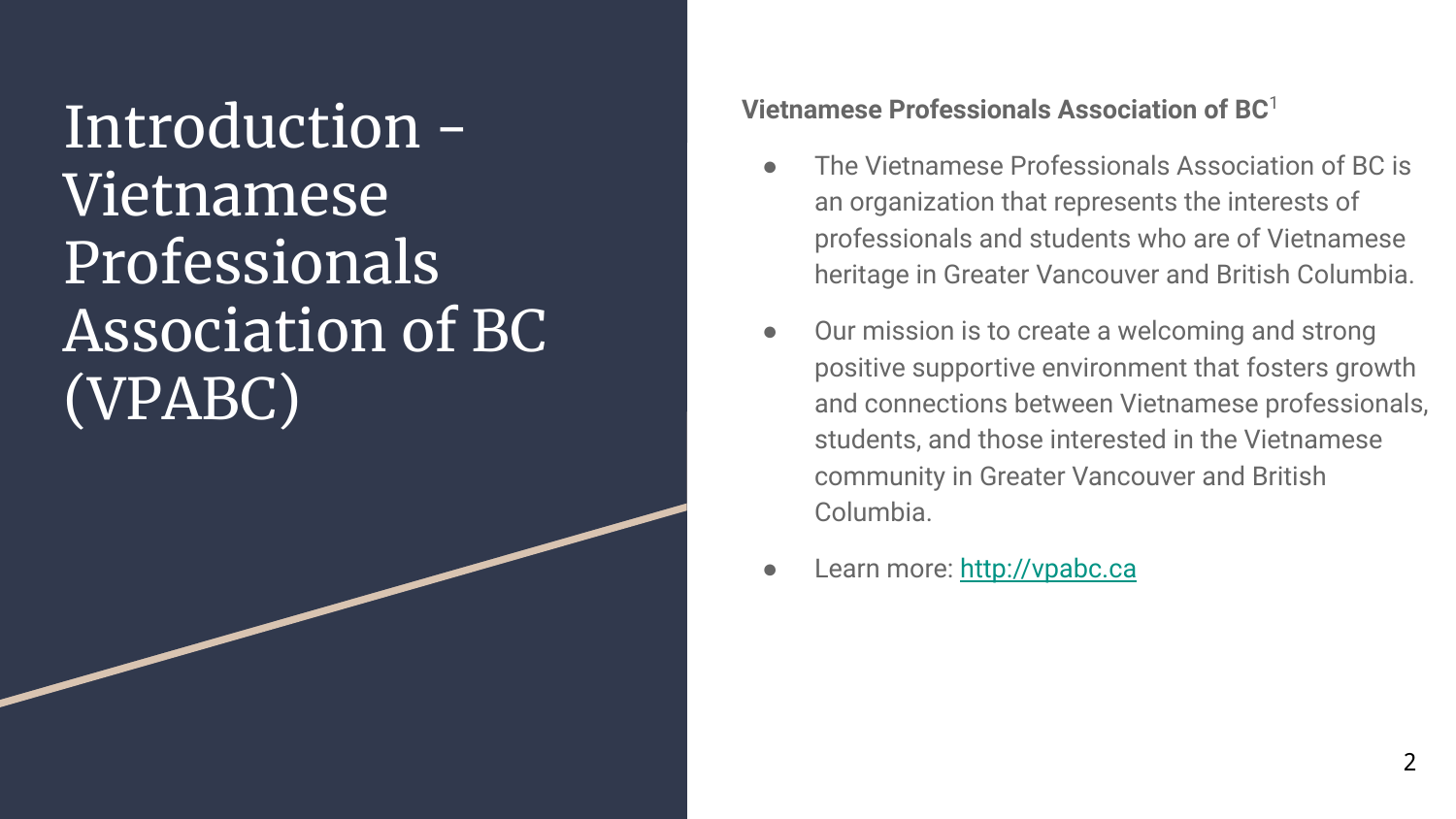## Introduction - Steven Ngo

#### **Steven Ngo**

- Recipient of the 2022 BC Medal of Good Citizenship<sup>3</sup>
- Chair of Advocacy Committee, Vietnamese Professionals Association of BC and Vice President, Federation of Asian Canadian Lawyers BC
- Featured alumnus of the Peter A. Allard School of Law at  $UBC<sup>2</sup>$
- Member of the Law Society of British Columbia and the Law Society of Alberta
- Learn more: <http://linkedin.com/in/ngosteven>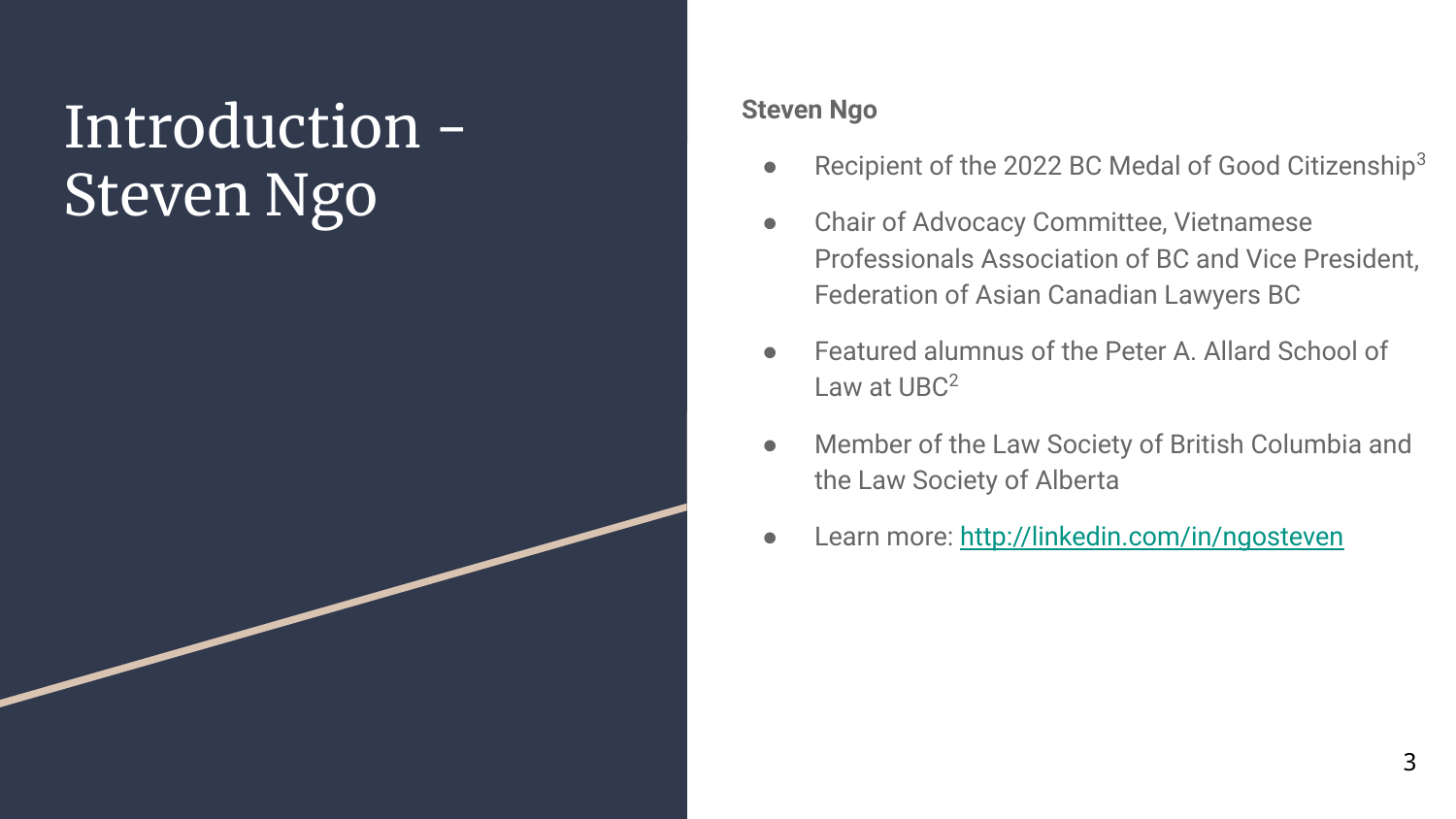- **Executive Summary •** Purpose: To make reporting hate crimes as accessible as possible
	- **Recommendations**:
		- a. Implement an hate crime reporting system online in English and multiple languages
		- b. Provide instructions on how to report hate crimes in English and multiple languages
		- c. Promote the hate crime reporting system through media releases, press conferences and online / print advertising in English and multiple languages to build awareness and rebuild trust with the community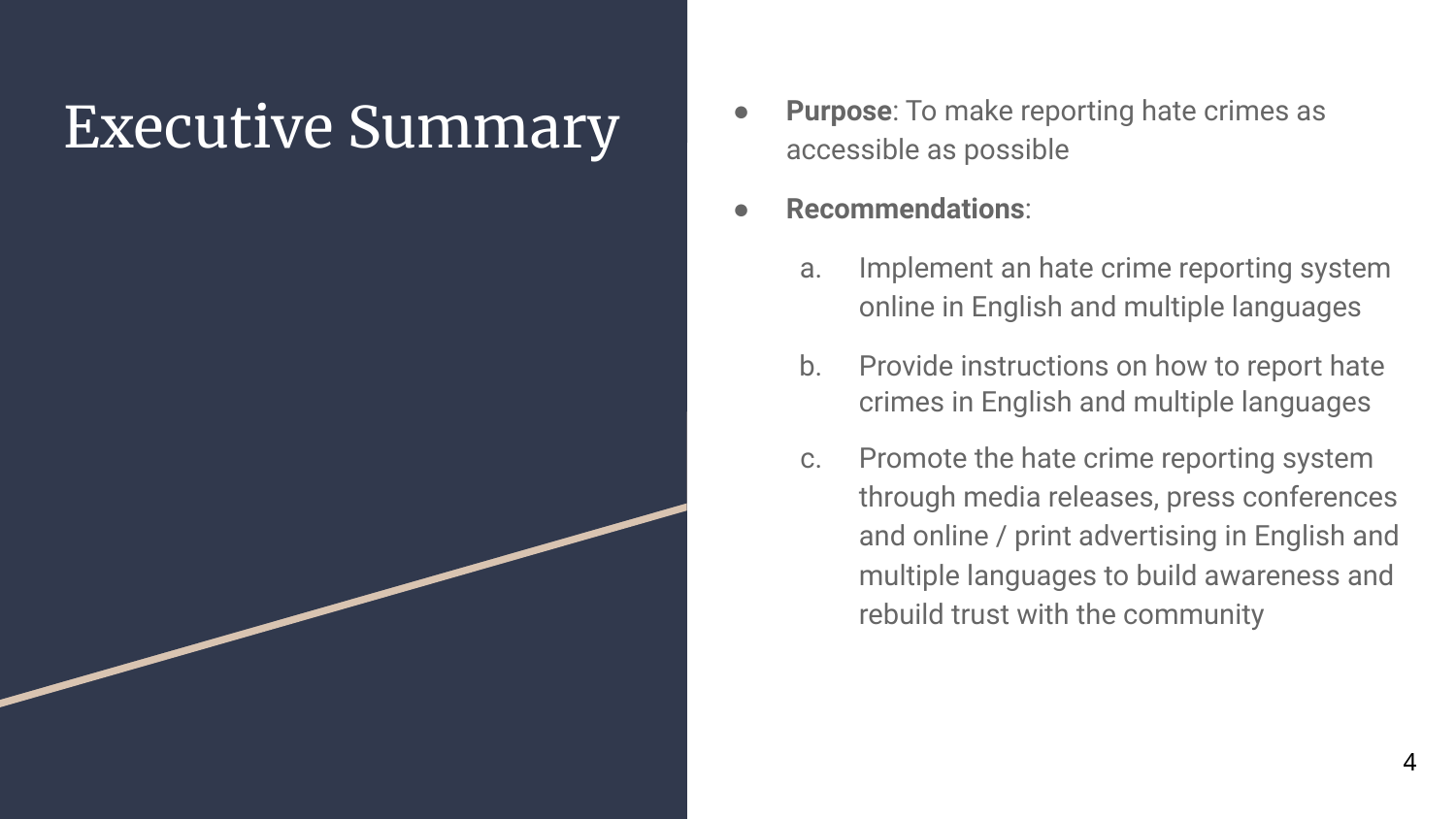#### The Surge of Hate Crimes

- Many of us have witnessed the surge in hate-motivated crimes since the start of pandemic.<sup>4</sup>
- Hate crimes affect our friends, our neighbours and our community.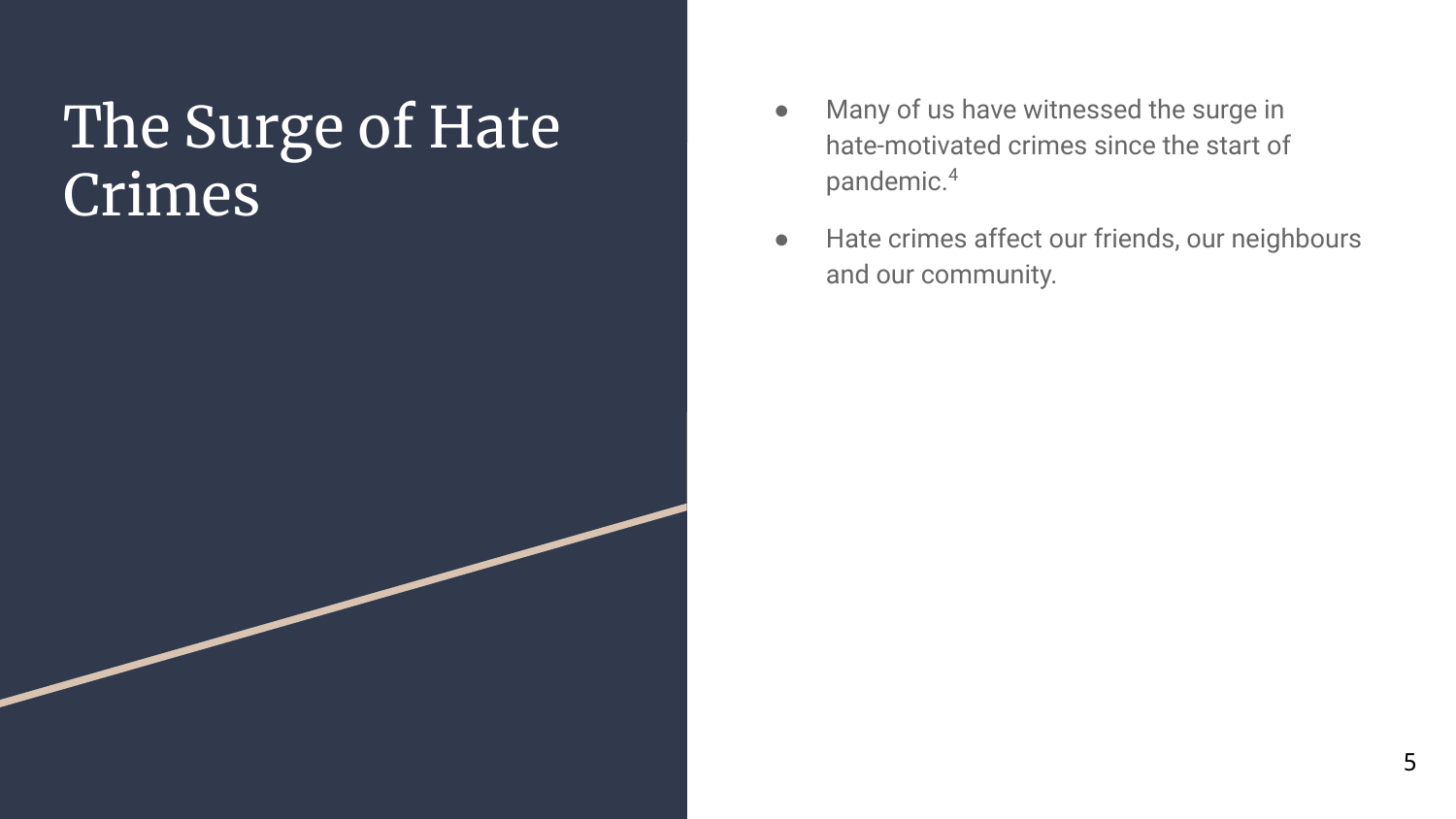## My Story

- I was the target of a hate-motivated attack in April 2021 where two Caucasian males shouted a racial slur and threw trash at me before speeding off.
- When I tried to report my hate crime to the Vancouver Police Department, I faced with multiple challenges.
- I waited on the phone for more than 30 minutes and when I went online, there were reporting forms only in traditional and simplified Chinese.
- This story has been captured in over 30 national and international media outlets and in multiple languages (English, French, Cantonese, Mandarin, Vietnamese, Japanese, Punjabi and Tagalog $)^5$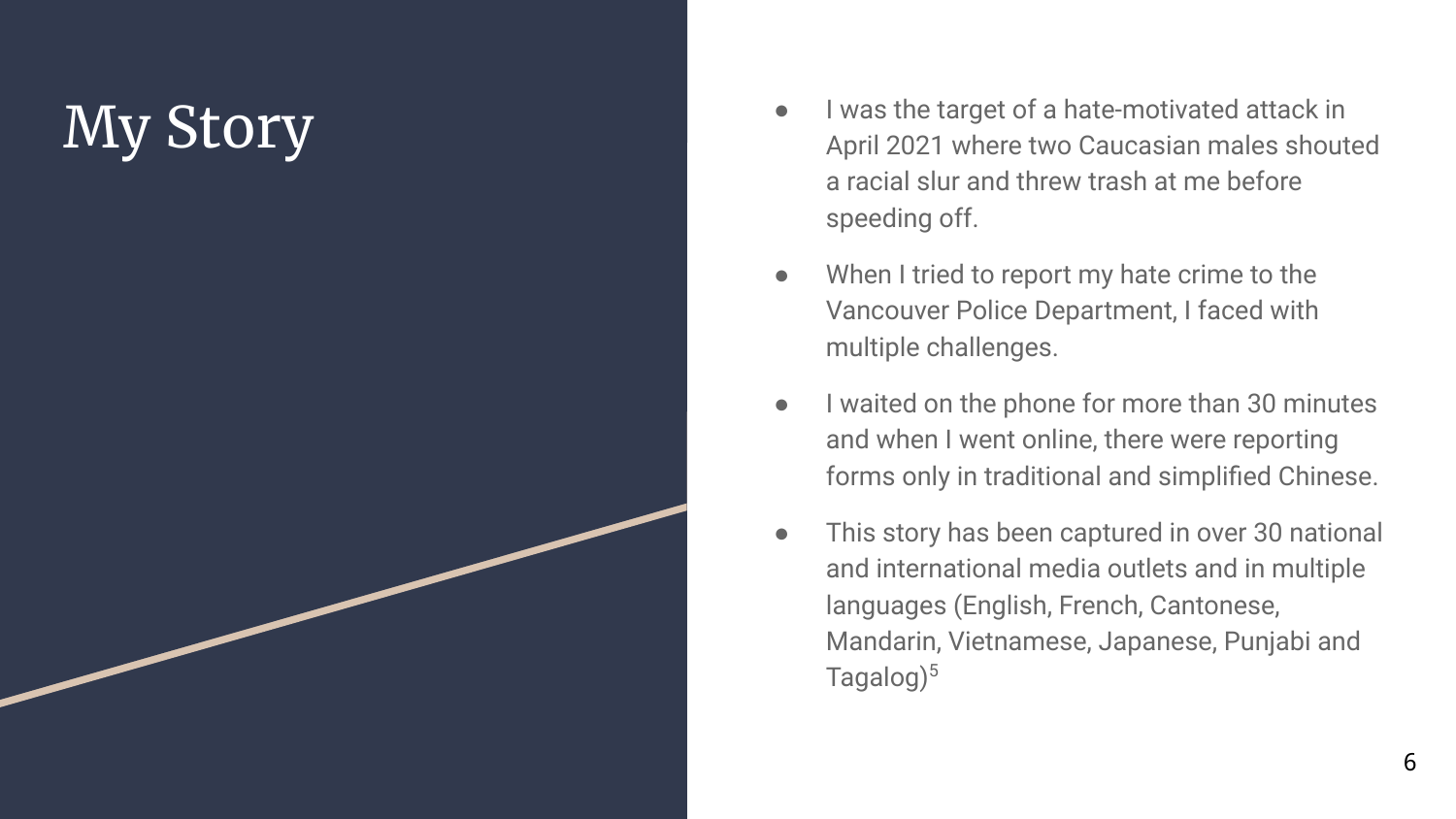#### The Narrative from Government and Police

- The prevailing narrative from the government and police is to encourage residents to report hate crimes.
	- "Hate crimes are likely to be among the most underreported offences in the province. If you are the victim or a witness of a racist or hate incident, you can take action."<sup>6</sup>
	- "Over the past year, Richmond RCMP has also engaged a number of initiatives aimed at promoting inclusion and tolerance while encouraging victims of hate motivated incidents to speak out."<sup>7</sup>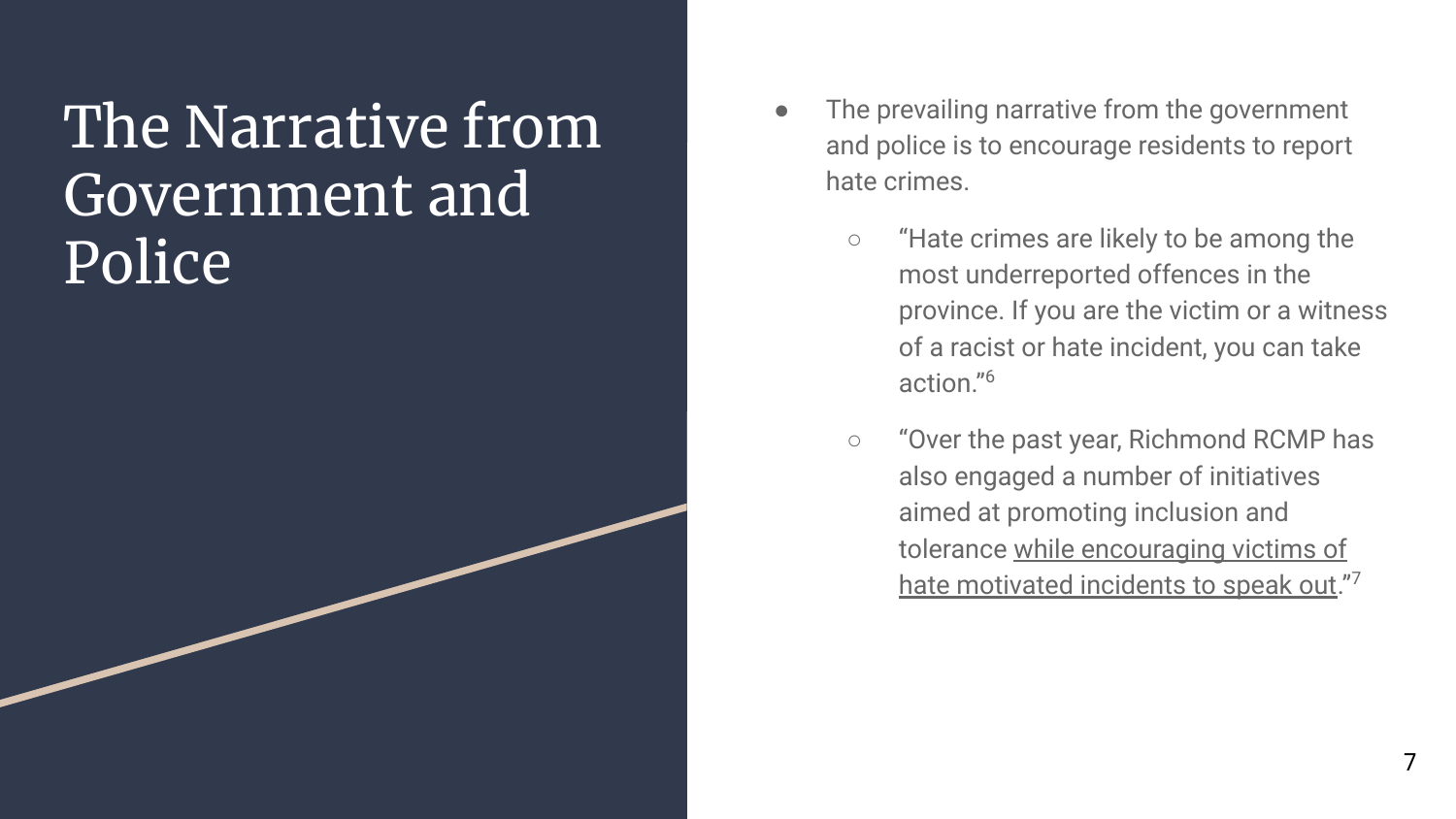## The Reality Faced by Victims

- Yet when victims actually try to report these hate crimes, they are unable to and are faced with systemic barriers that deter reporting.
	- For instance, Victoria Police Department reported wait times of 50+ hours on their non-emergency line.<sup>8</sup> Would you wait 50 hours to report a hate crime?
- **● Hate crimes are underreported, because there are systemic barriers in place.**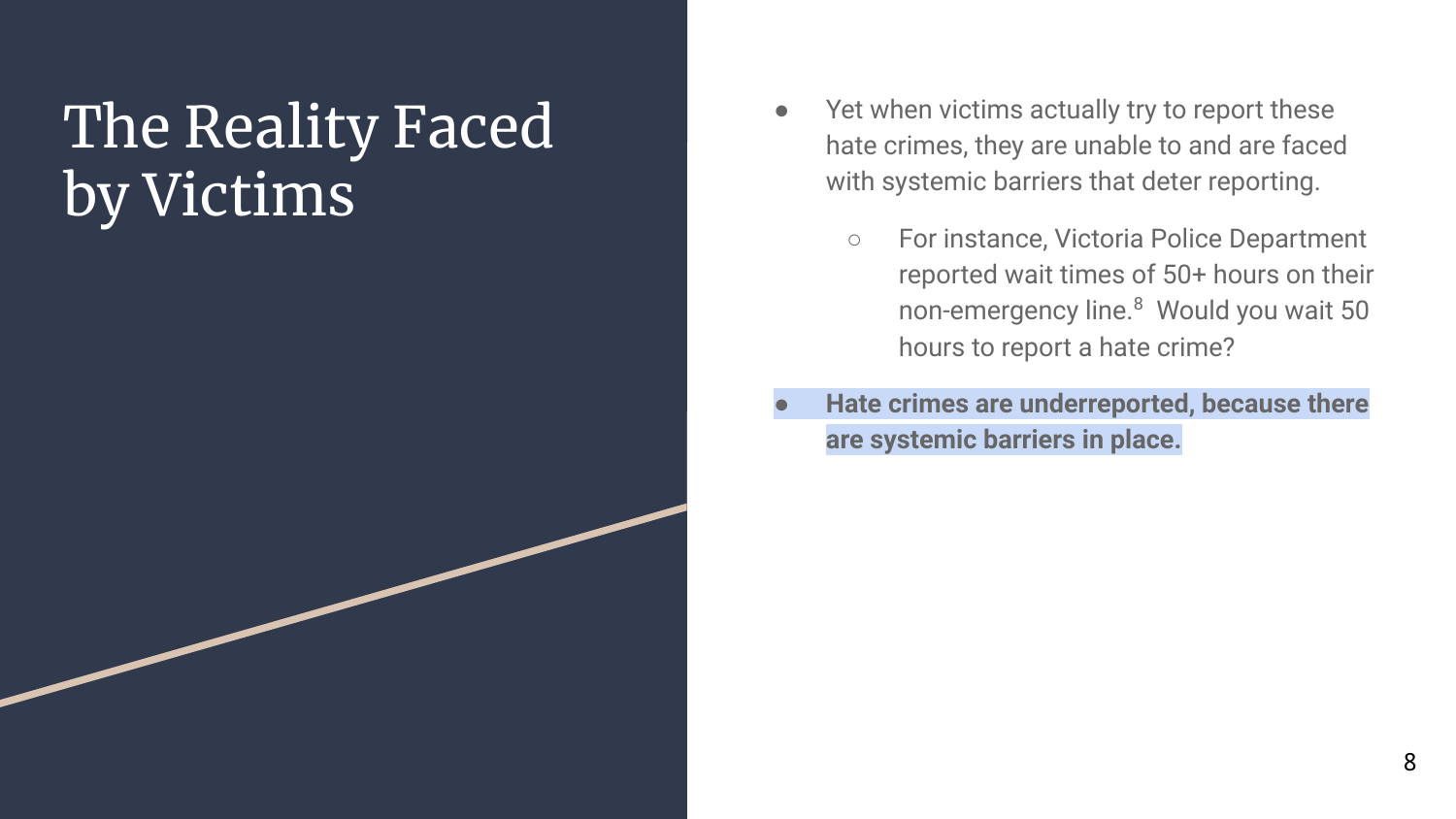#### Data Drives Decision-Making

- **Data drives decision-making** by politicians<sup>9</sup> and police chiefs<sup>10</sup>, and can even affect funding.<sup>11</sup>
	- When residents feel that they are unable to report hate crimes, this results in a negative spiral effect and further perpetuates the under-reporting of hate crimes.
- Systemic barriers in place result in internalized racism within our community who are discouraged from speaking up.
- While the surge in hate crimes can be attributed to a variety of sociological factors that are beyond our control, what is in our control are the systems in place to help victims report hate crimes to the police (if they choose to).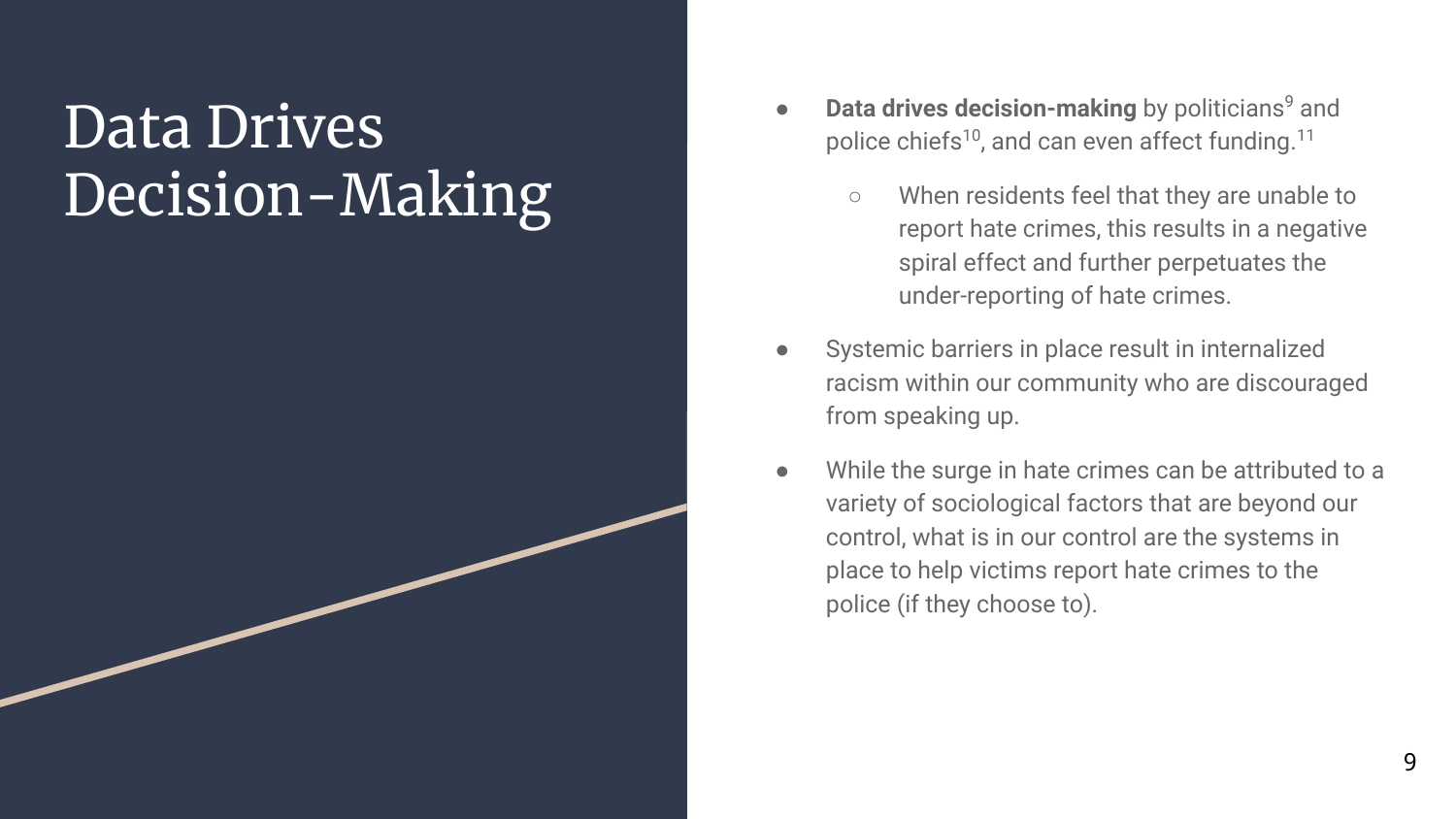## What does the research say?

**[Responding to hate crime: Escalating problems, continued](https://drive.google.com/drive/folders/1WiQ0Vyy6inc0DOZjD3he4e0rJMYZDtO2?usp=sharing) [failings](https://drive.google.com/drive/folders/1WiQ0Vyy6inc0DOZjD3he4e0rJMYZDtO2?usp=sharing)** (*Chakraborti, N. (2018) Criminology & Criminal Justice 2018*) 12

- The process of reporting can exacerbate existing concerns on part of the victim.
- Although some victims could take a degree of comfort from sharing experiences with friends or family members, the overwhelming majority across all strands of victims and types of incident would have welcomed the opportunity to tell the police or another appropriate 'authority' figure if the barriers to reporting did not feel so insurmountable.
- Without uniform data on hate crime, we are left with a limited understanding of the distribution and dynamics of hate crime in Canada.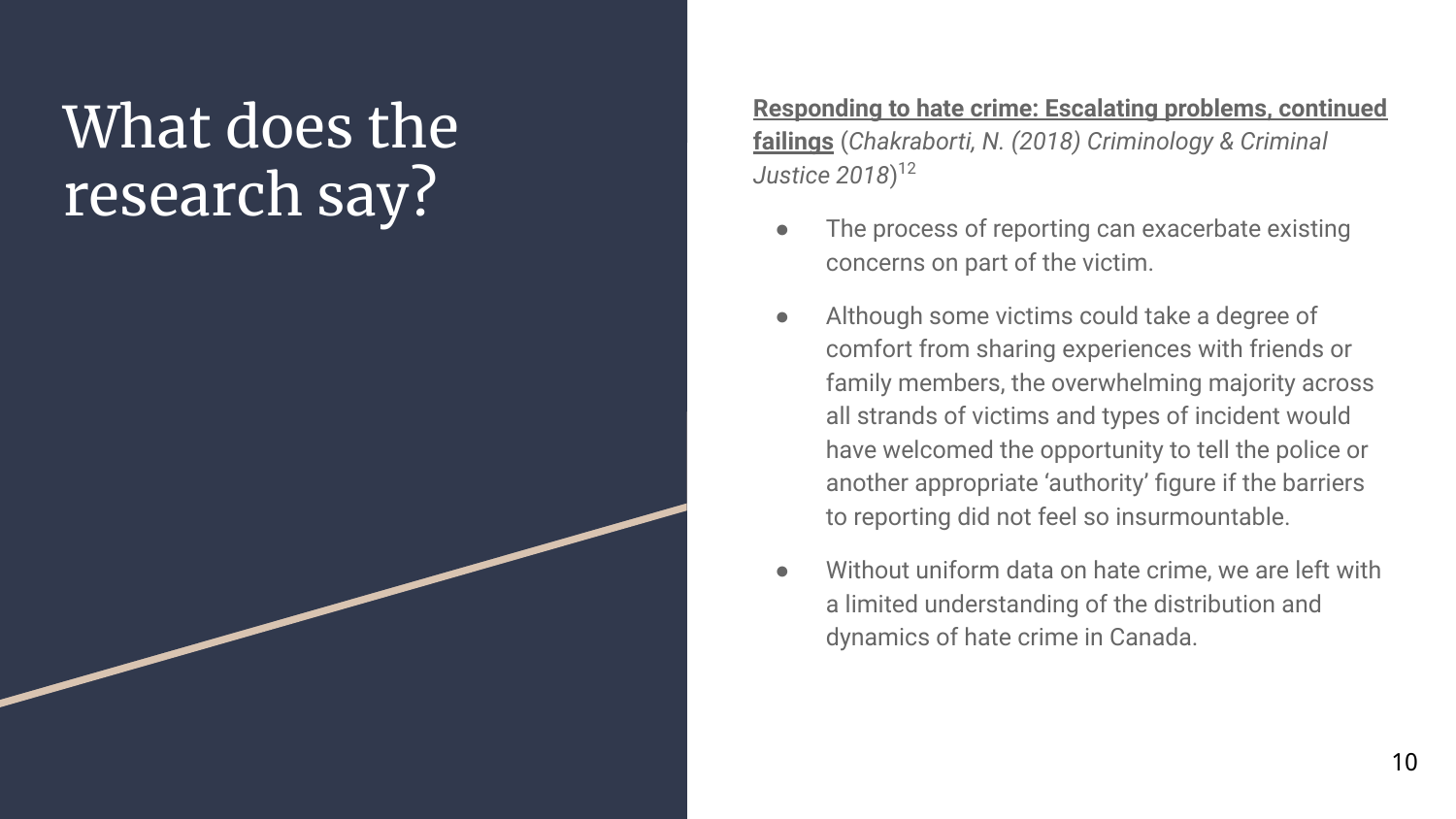## What does the research say?

**[Chinese Canadians' experiences of the dual pandemics of](https://drive.google.com/file/d/1h5zneV5GMwe1A01zpHfuyU8pI2utR4YI/view?usp=sharing) [COVID-19 and racism: implications for identity, negative](https://drive.google.com/file/d/1h5zneV5GMwe1A01zpHfuyU8pI2utR4YI/view?usp=sharing) [emotion, and anti-racism incident reporting](https://drive.google.com/file/d/1h5zneV5GMwe1A01zpHfuyU8pI2utR4YI/view?usp=sharing)** (*Lou, N. M., Noels, K. A., Kurl, S., Zhang, Y. S. D., & Young-Leslie, H. (2021). Canadian Psychology/Psychologie canadienne.)*<sup>13</sup>

- Under-reporting racism incidents contributes to the perpetuation of racism, as perpetrators face few consequences and the public is not made aware of the prevalence of the issue
- **●** Given the prominence of discrimination and racial harassment during the pandemic, researchers and government should become more proactive in identifying strategies to address racism, such as greater inclusion and representation in media to reduce perpetual foreigner objectification, normalization of reporting racial harassment, and **making reporting more accessible are essential to alleviate the effects of this crisis.**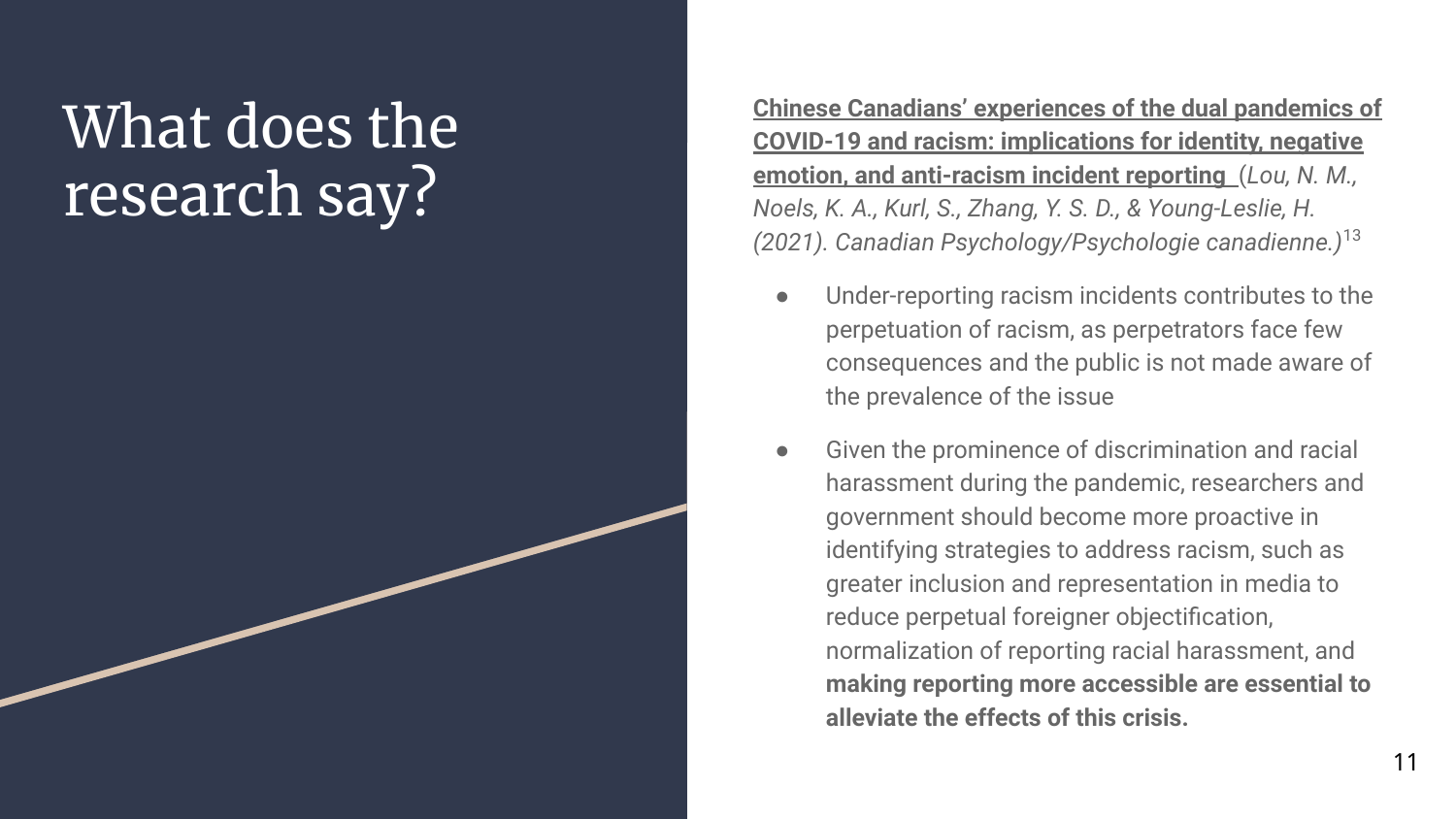## What does the research say?

**[Policing hate crime in a Multicultural society observations](https://drive.google.com/drive/folders/1WiQ0Vyy6inc0DOZjD3he4e0rJMYZDtO2?usp=sharing) [from Canada](https://drive.google.com/drive/folders/1WiQ0Vyy6inc0DOZjD3he4e0rJMYZDtO2?usp=sharing)** *(Perry, B. (2010) International Journal of Law, Crime and Justice 38)*<sup>14</sup>

- Typically, only 15-20% of such victimizations are ever reported to police largely because the victims anticipate either lack of concern, or some form of secondary victimization (hostility, further abuse, or inaction).
- This disempowers victims. They perceive themselves to be without legal redress. Without uniform data on hate crime, we are left with a limited understanding of the distribution and dynamics of hate crime in Canada.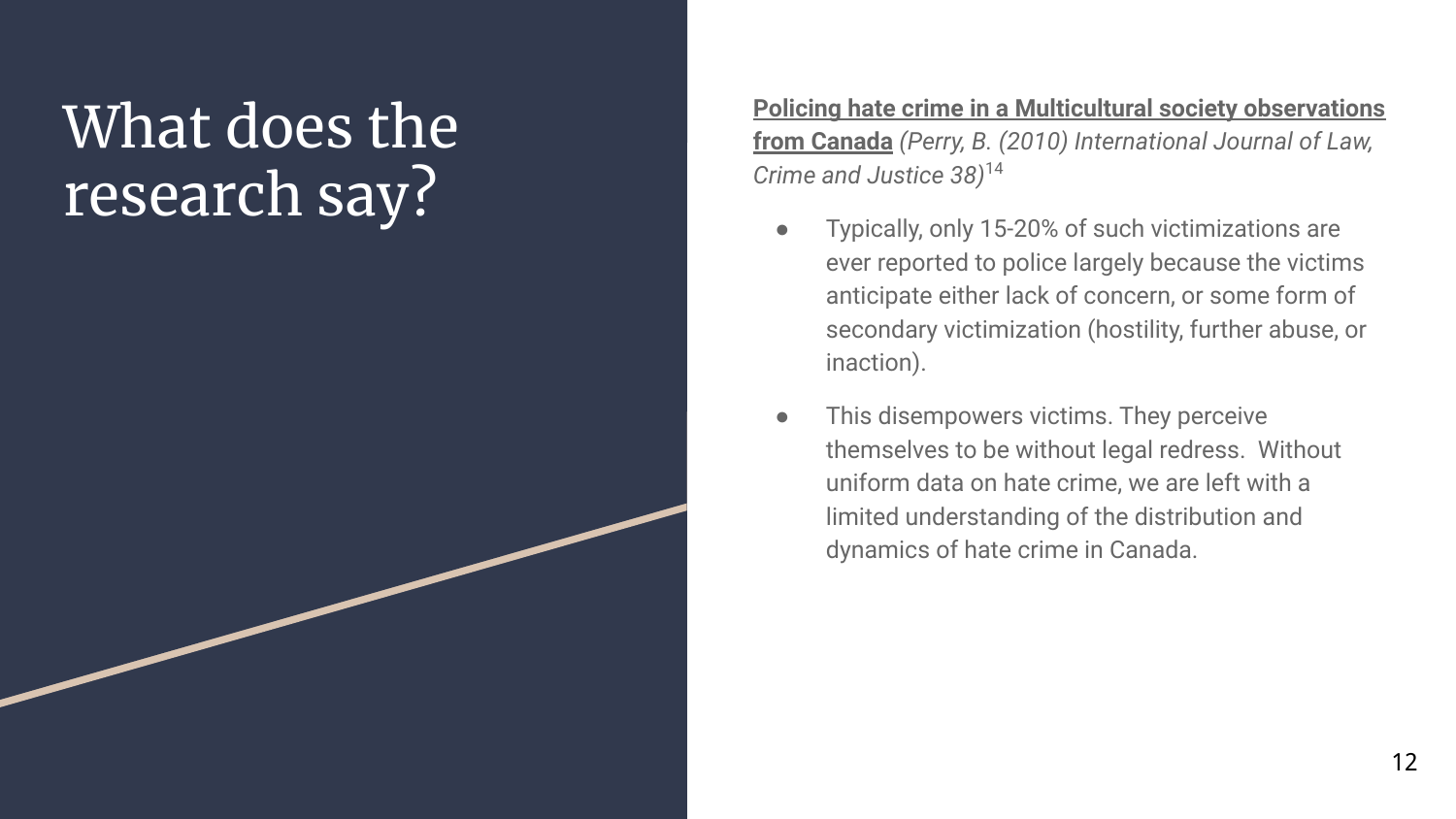- What is status quo? **Altage only report by calling a** hate crime victims can only report by calling a non-emergency line.
	- Issues:
		- Phone lines not staffed at all times. Depending on the day, phone lines are closed as early as 5pm ([Richmond\)](https://www.rcmp-grc.gc.ca/detach/en/d/251).<sup>15</sup>
		- Callers are forced to wait on hold for unreasonably long periods of time.
		- Victoria has reported that non-emergency callers are facing over 50-hour waits ([Global News](https://globalnews.ca/news/8075109/victoria-police-non-emergency-wait-times/)).<sup>16</sup>
		- There is a lack of language support on the non-emergency lines. Police websites explicitly indicate that services are provided in English or French only.<sup>15</sup>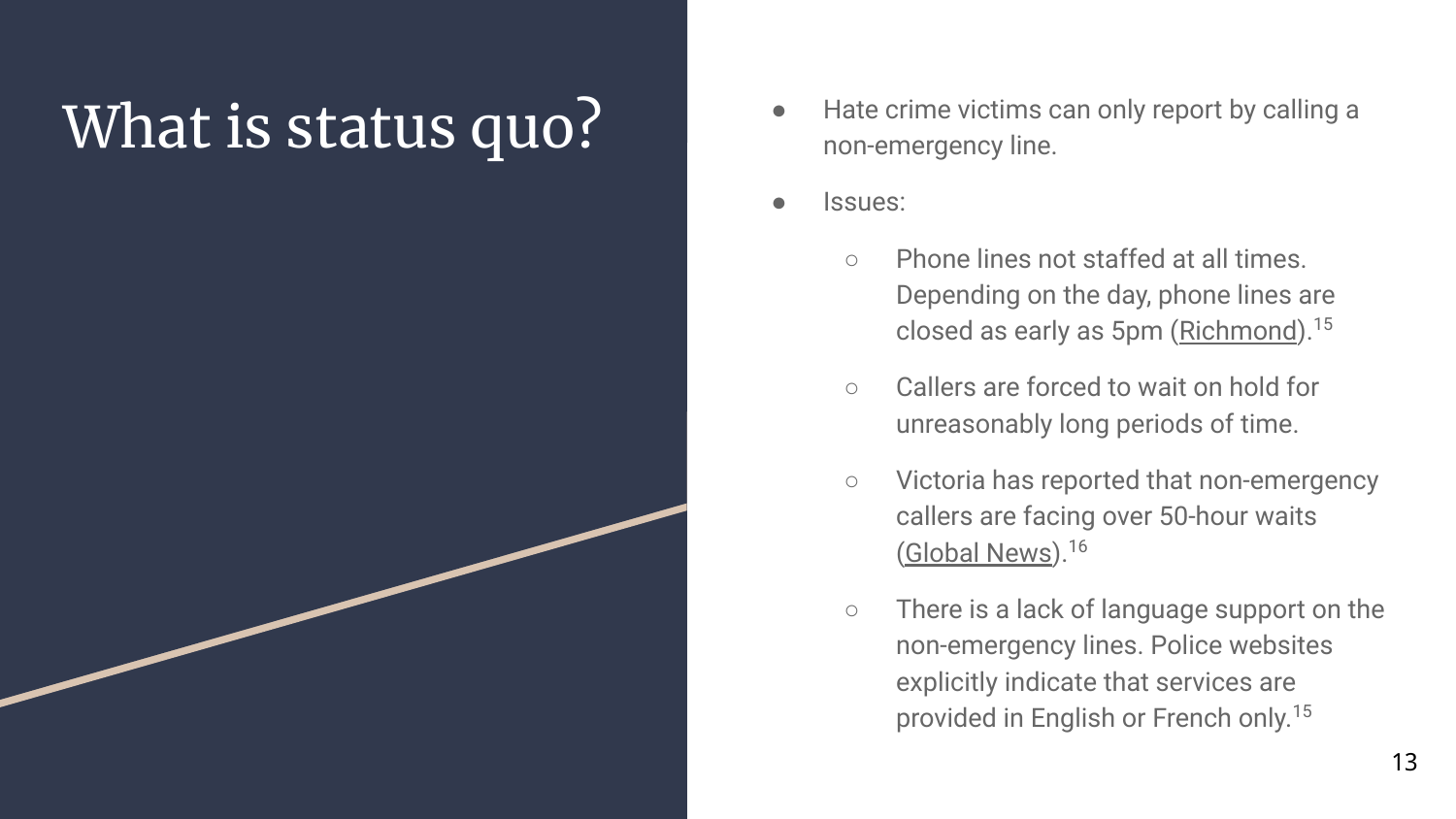- What is status quo? <br> **What is status quo?** <br> **All the Status** online of that eximes online.<sup>17</sup> option to report hate crimes online.<sup>17</sup>
	- Vancouver is the only city in Canada that allows victims to report hate crimes in 14 languages.
	- All other jurisdictions require victims to call a non-emergency phone line.
		- Police resources are stretched and hate crime victims cannot reach the help that they need.
		- Calling 9-1-1 should be reserved only for emergency incidents. "E-Comm itself has posted on social media warning the public they may have to wait on hold."<sup>18</sup>
	- **● Barriers to reporting will continue to result in underreporting of hate crimes.** The matter of the state of the state of the state of the state of the state of the state of the state of the state of the state of the state of the state of the state of the state of the st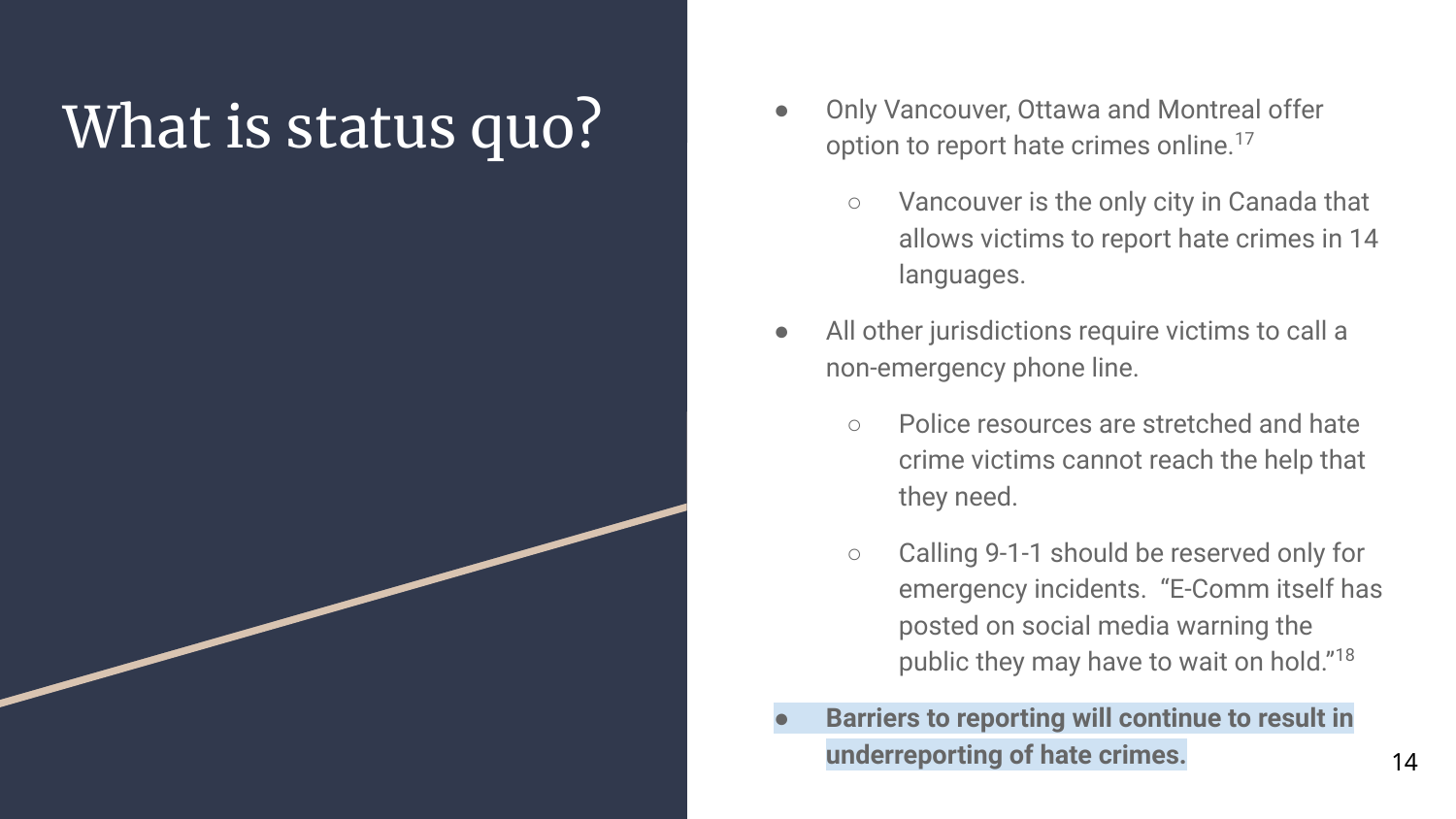## Why is language important?

- Language is a barrier to reporting hate crimes.
- For those who are not fluent in English, calling the police is intimidating and discourages individuals from calling the police in the first place.
- The implementation of an online hate crime reporting system can affect the lives of millions of visible minorities across Canada.
	- In BC, 1.3 million people are visible minorities (30%; Census 2016)<sup>19</sup>
	- In Canada, 7.6 million people are visible minorities (22%; Census 2016)<sup>20</sup>
- Online hate crime reporting allows victims to compose their thoughts in writing and have a translator (i.e. family member) by their side when the police call at a later date.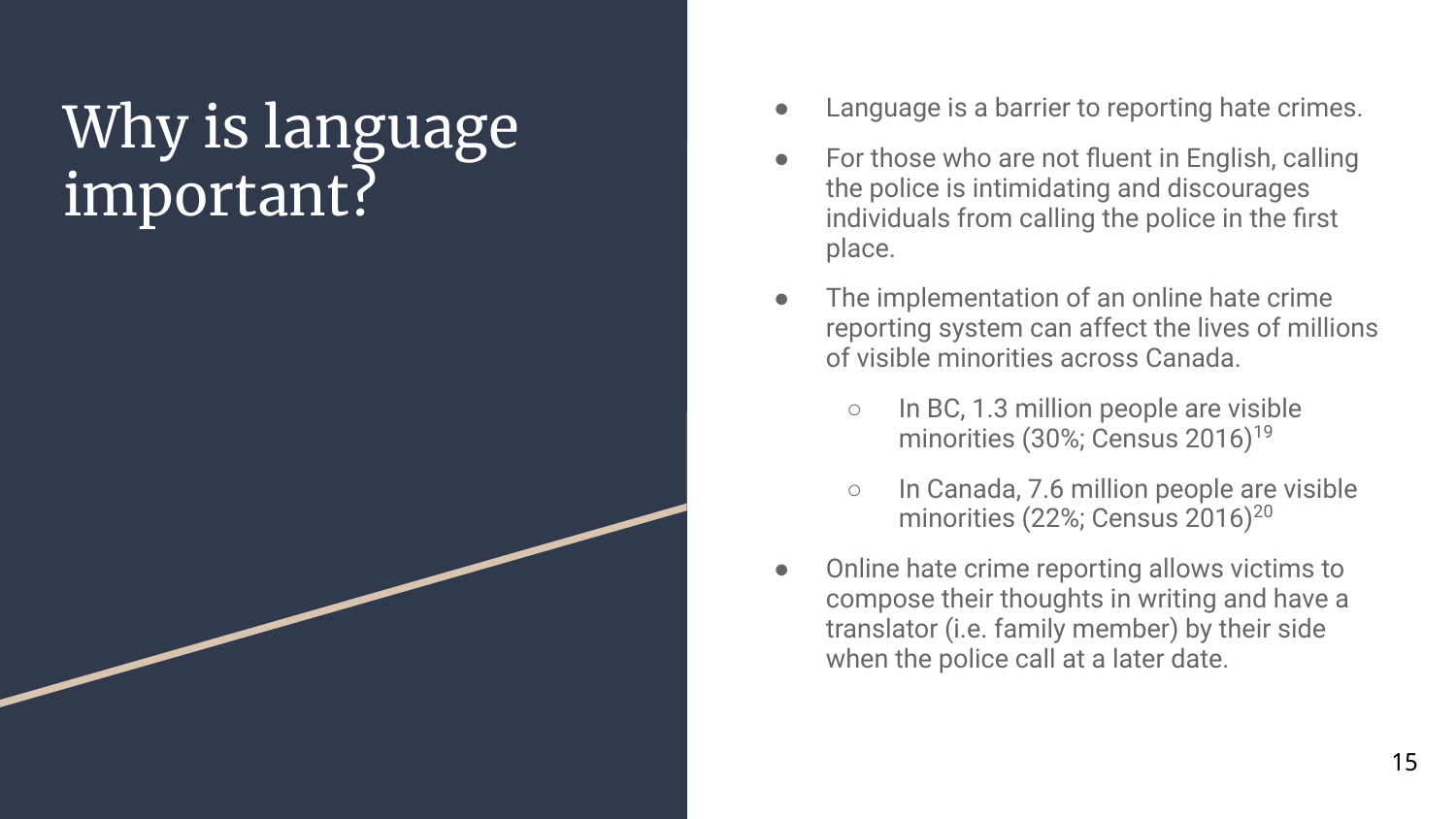#### What is the impact on our society?

- The lack of any response within all levels of government has resulted in internalized racism.
- The narrative on the ground is that hate crimes are now a way of life.
- Graffiti continues to be prolific, especially in areas where racialized minority populations are high $21$

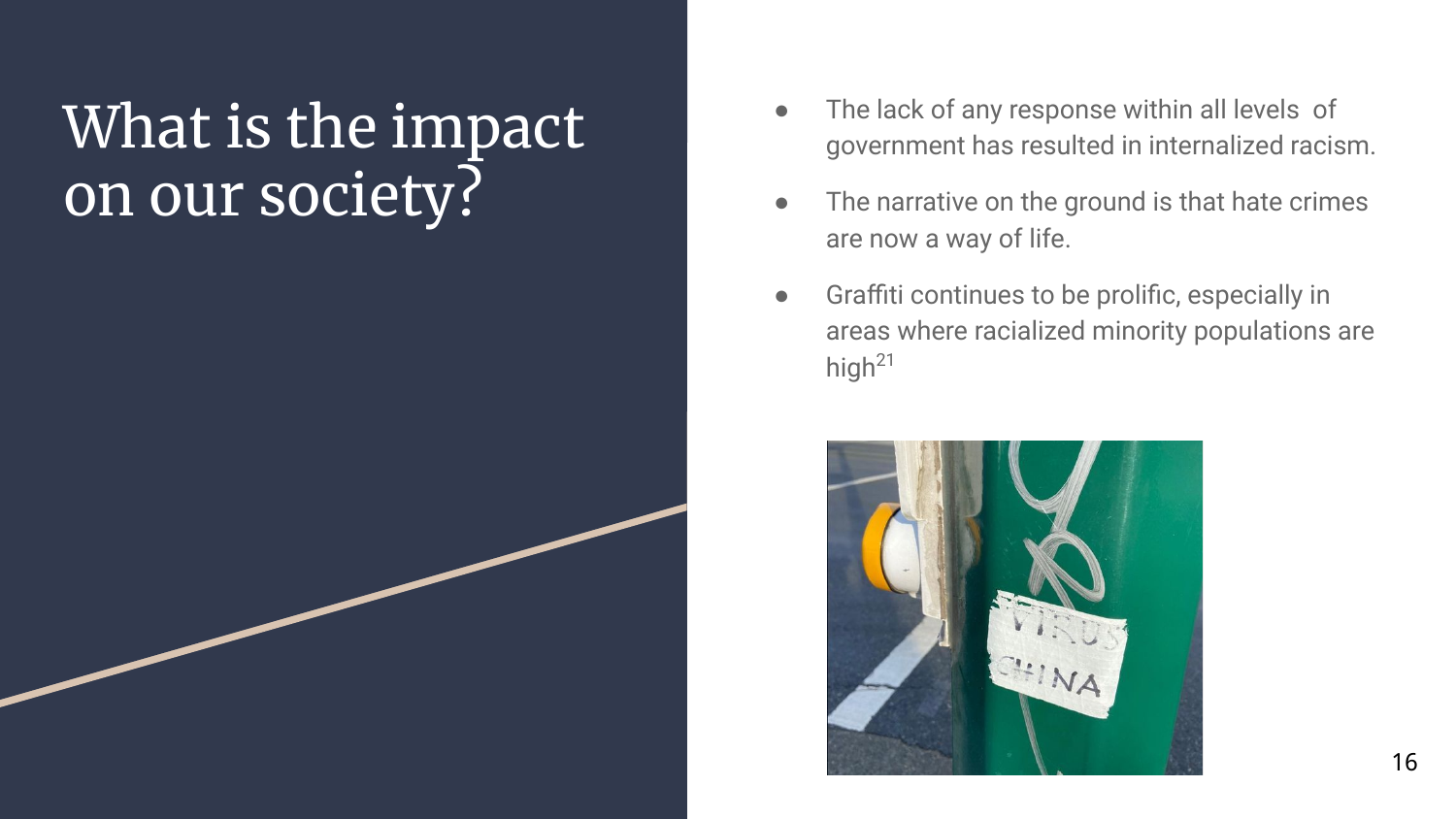#### What are our recommendations?

#### **Make reporting hate crimes as accessible as possible**

- 1. Implement an hate crime reporting system online in English and multiple languages
	- a. This is already in place in [Vancouver,](https://vpd.ca/report-a-crime/) [Ottawa](https://www.ottawapolice.ca/en/safety-and-crime-prevention/hate-motivated-incidents.aspx) and [Montreal](https://spvm.qc.ca/en/Fiches/Details/Hate-Crimes-and-Hate-Incidents), so it is possible.
	- b. Pilot projects have launched in North Vancouver and Coquitlam, but this needs to be available in all cities across BC and Canada.
- 2. Provide instructions on how to report hate crimes in English and multiple languages.
- 3. Promote hate crime reporting system through media releases, press conferences and paid advertising in English and multiple languages to build awareness.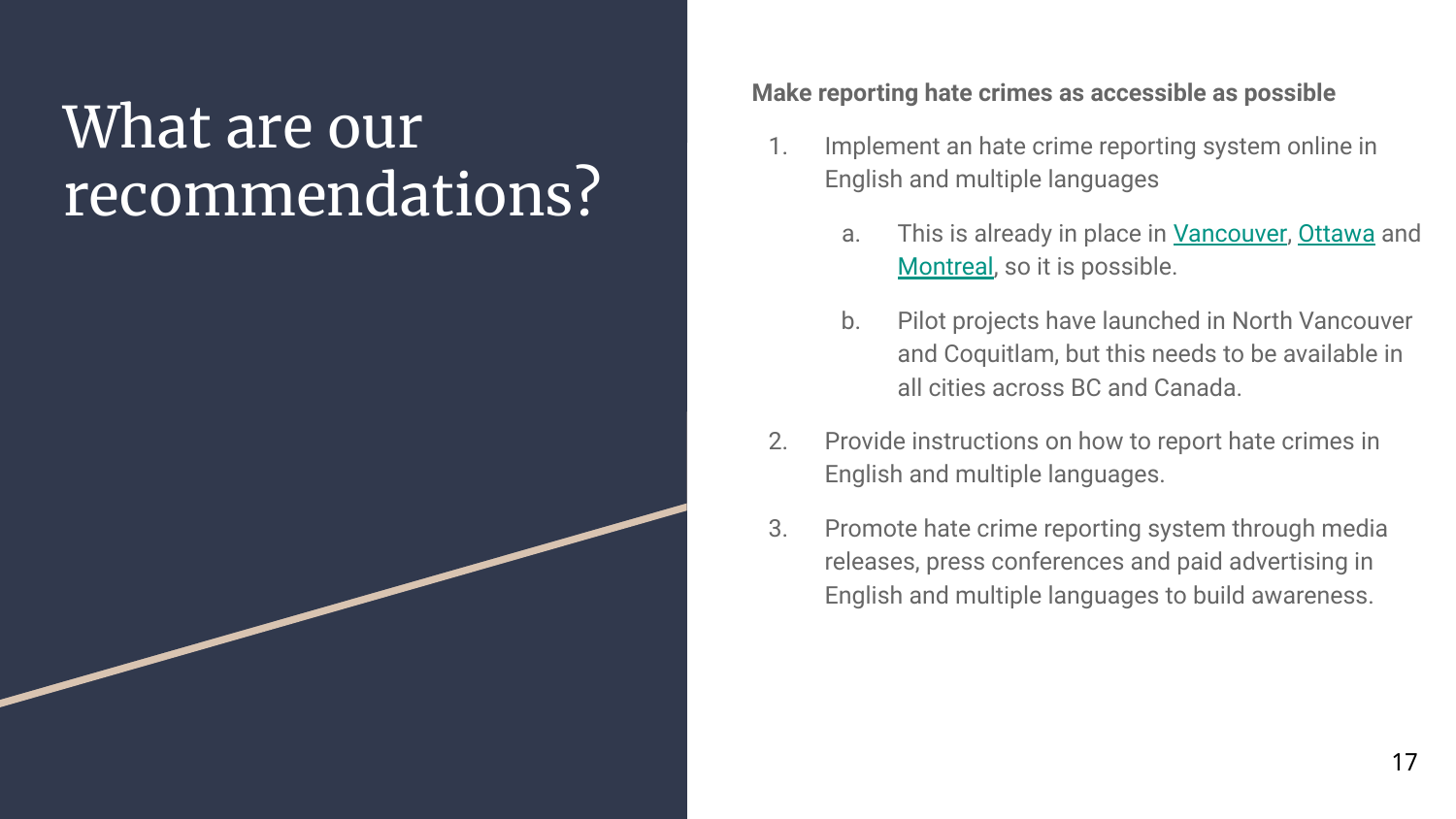## What are views from policy groups?

**Recommendation from ACCT Foundation (September 2021)**<sup>22</sup>

"Reporting services be accessible, culturally appropriate and available in multiple languages, with dedicated support provided for victims of hate crimes after reporting, and that the process include victim impact statements"

#### **Recommendation from National Forum on Anti-Asian Racism hosted by UBC)**<sup>23</sup>

"We need to address barriers to reporting and prosecuting hate crimes and use alternatives to the criminal justice system to report and respond to racism".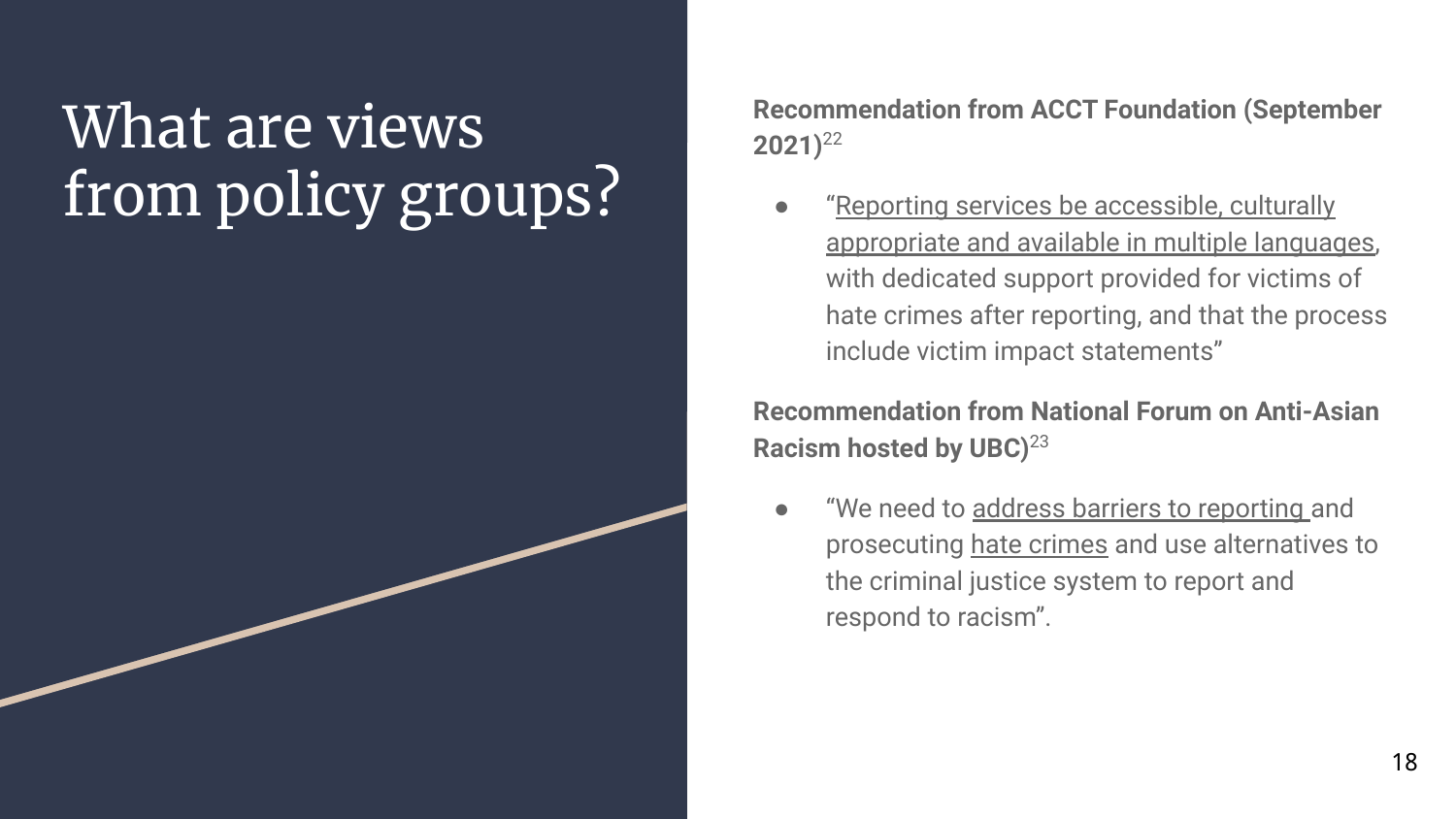## Does this align with government mandate?

**Mandate Letter to Minister Farnworth from Premier John Horgan [\(November 26, 2020](https://www2.gov.bc.ca/assets/gov/government/ministries-organizations/premier-cabinet-mlas/minister-letter/farnworth_mandate_2020.pdf))** 24

- Increase support for initiatives that are proven to prevent and reduce crime and increase the use of restorative justice programs
- Take concrete steps to evaluate the recommendations of the Special Committee on Reforming the Police Act and, with the assistance of the Parliamentary Secretary for Anti-Racism initiatives:
	- bring forward recommendations to address systemic racism,
	- create dedicated hate crime units within local police forces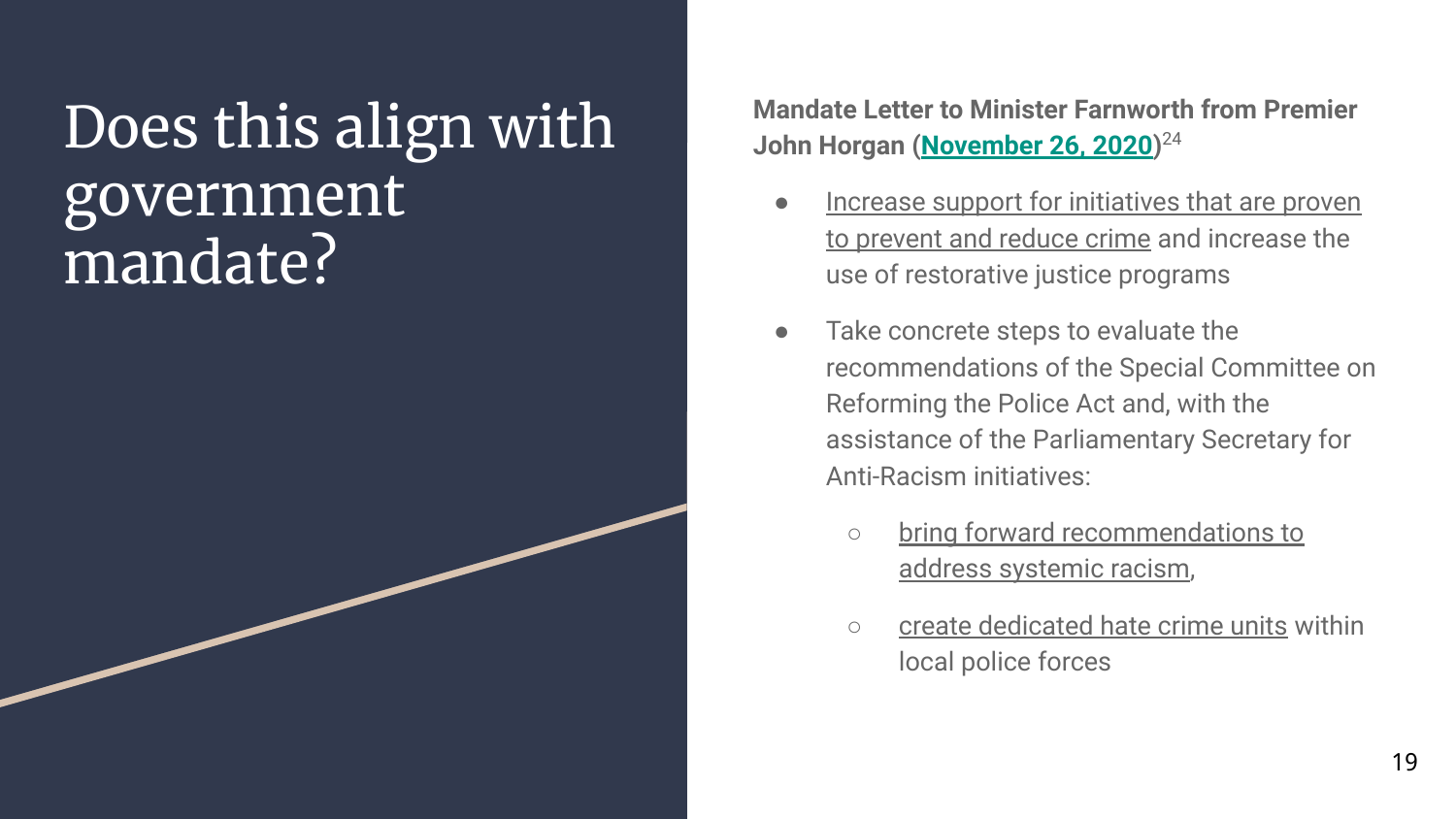## Does this align with government mandate?

**Roadmap for a Renewed U.S.-Canada Partnership (Prime Minister Justin Trudeau and President Joe Biden - February 23, 2021)**<sup>25</sup>

- The two leaders expressed their shared determination to implement more effective, equitable, and inclusive approaches to community safety, criminal justice, and law enforcement.
- They will direct their agencies to focus on modernizing approaches to community safety and addressing issues of systemic racism and discrimination, including through meaningful engagement with civil society and community leaders.
- This work will also consider innovative approaches to implementing institutional and community-based prevention, intervention, and diversion initiatives"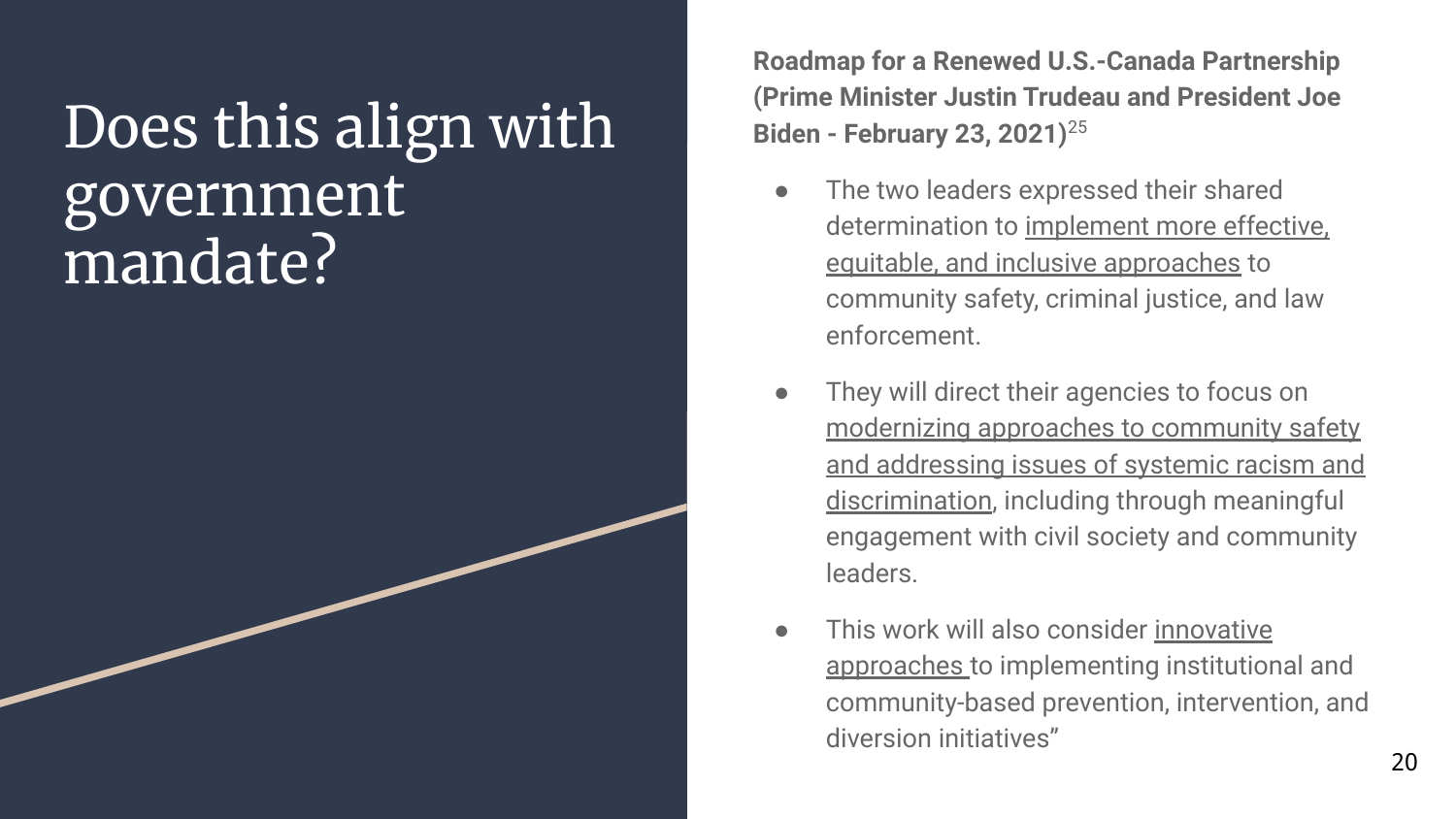## **Contact** Thank you

- **Steven Ngo**, J.D., M.G.C.
	- Email: [stevenngo@gmail.com](mailto:stevenngo@gmail.com)
	- LinkedIn: [https://linkedin.com/in/ngosteven/](https://www.linkedin.com/in/ngosteven/)
	- Website:<http://fixpolicereporting.ca>

#### **With assistance from:**

- **Kevin Li,** Bachelor of Arts, Political Science (UBC), Policy Analyst
- **Vivian Nguyen**, Bachelor of International Economics (UBC), Policy Analyst
- **Vietnamese Professionals Association of BC**
	- o Email: [advocacy@vpabc.ca](mailto:advocacy@vpabc.ca)
	- Website: [https://vpabc.ca](http://vpabc.ca)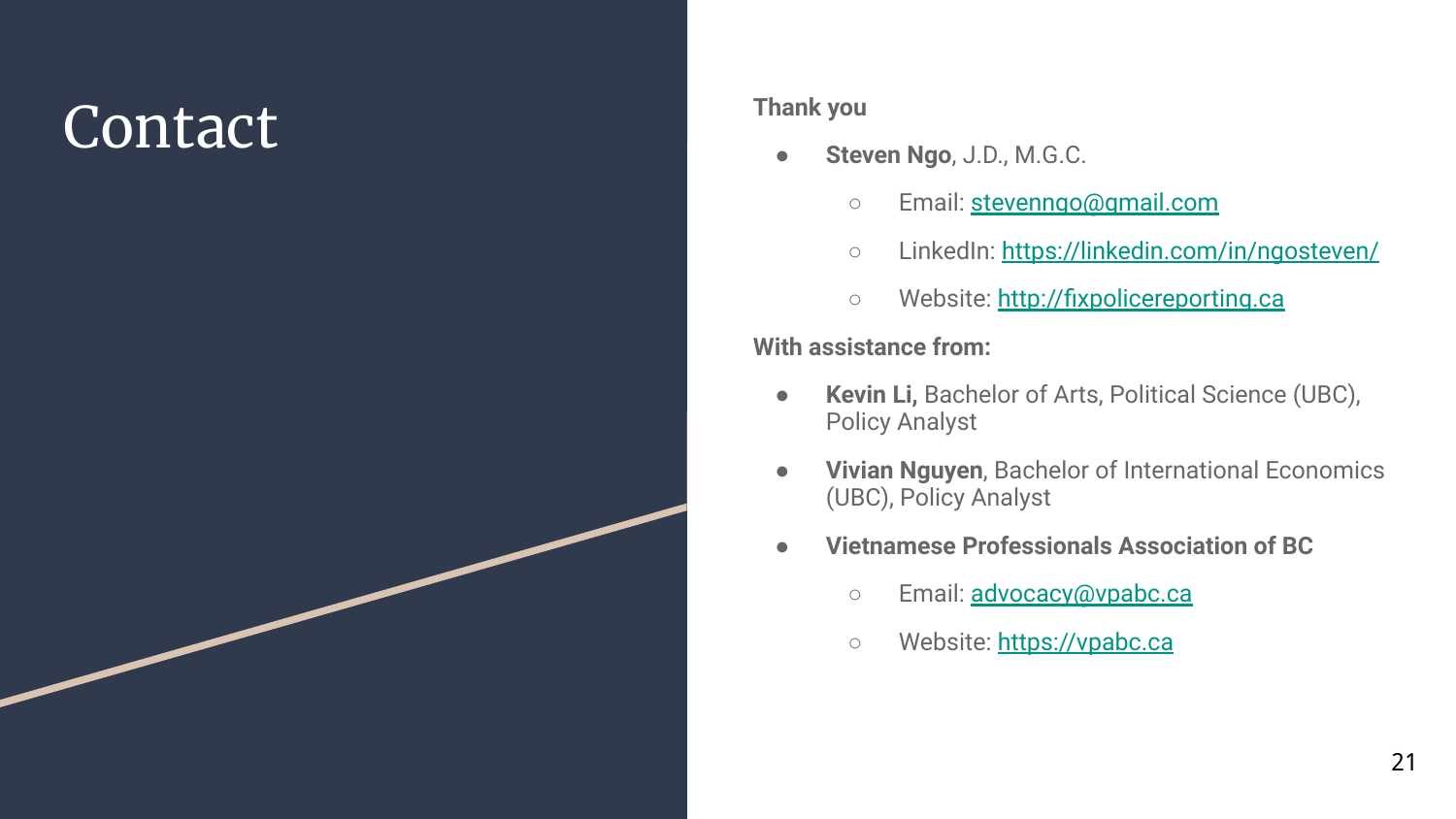# **Appendix** Research

- Analysis of Hate Crime Reporting in BC: [https://docs.google.com/spreadsheets/d/1HHLZL](https://docs.google.com/spreadsheets/d/1HHLZLBzRqz4aJQCsi6WqNMvwNrGlv-Gu8CLAzibfHdI/edit#gid=992213033) [BzRqz4aJQCsi6WqNMvwNrGlv-Gu8CLAzibfHdI/edit](https://docs.google.com/spreadsheets/d/1HHLZLBzRqz4aJQCsi6WqNMvwNrGlv-Gu8CLAzibfHdI/edit#gid=992213033) [#gid=992213033](https://docs.google.com/spreadsheets/d/1HHLZLBzRqz4aJQCsi6WqNMvwNrGlv-Gu8CLAzibfHdI/edit#gid=992213033)
- Summary of Academic Research: [https://docs.google.com/document/d/1kLqUkcppd](https://docs.google.com/document/d/1kLqUkcppdzdwokmqIDCUgP3JerlrQtfqFMqBlvQLCKU/edit) [zdwokmqIDCUgP3JerlrQtfqFMqBlvQLCKU/edit](https://docs.google.com/document/d/1kLqUkcppdzdwokmqIDCUgP3JerlrQtfqFMqBlvQLCKU/edit)

#### **Online Hate Crime Reporting**

- Vancouver Police Department: <https://vpd.ca/report-a-crime/>
- Ottawa Police Department: [https://www.ottawapolice.ca/en/safety-and-crime](https://www.ottawapolice.ca/en/safety-and-crime-prevention/hate-motivated-incidents.aspx)[prevention/hate-motivated-incidents.aspx](https://www.ottawapolice.ca/en/safety-and-crime-prevention/hate-motivated-incidents.aspx)
- Montreal Police Department: [https://spvm.qc.ca/en/Fiches/Details/Hate-Crimes-](https://spvm.qc.ca/en/Fiches/Details/Hate-Crimes-and-Hate-Incidents)22[and-Hate-Incidents](https://spvm.qc.ca/en/Fiches/Details/Hate-Crimes-and-Hate-Incidents)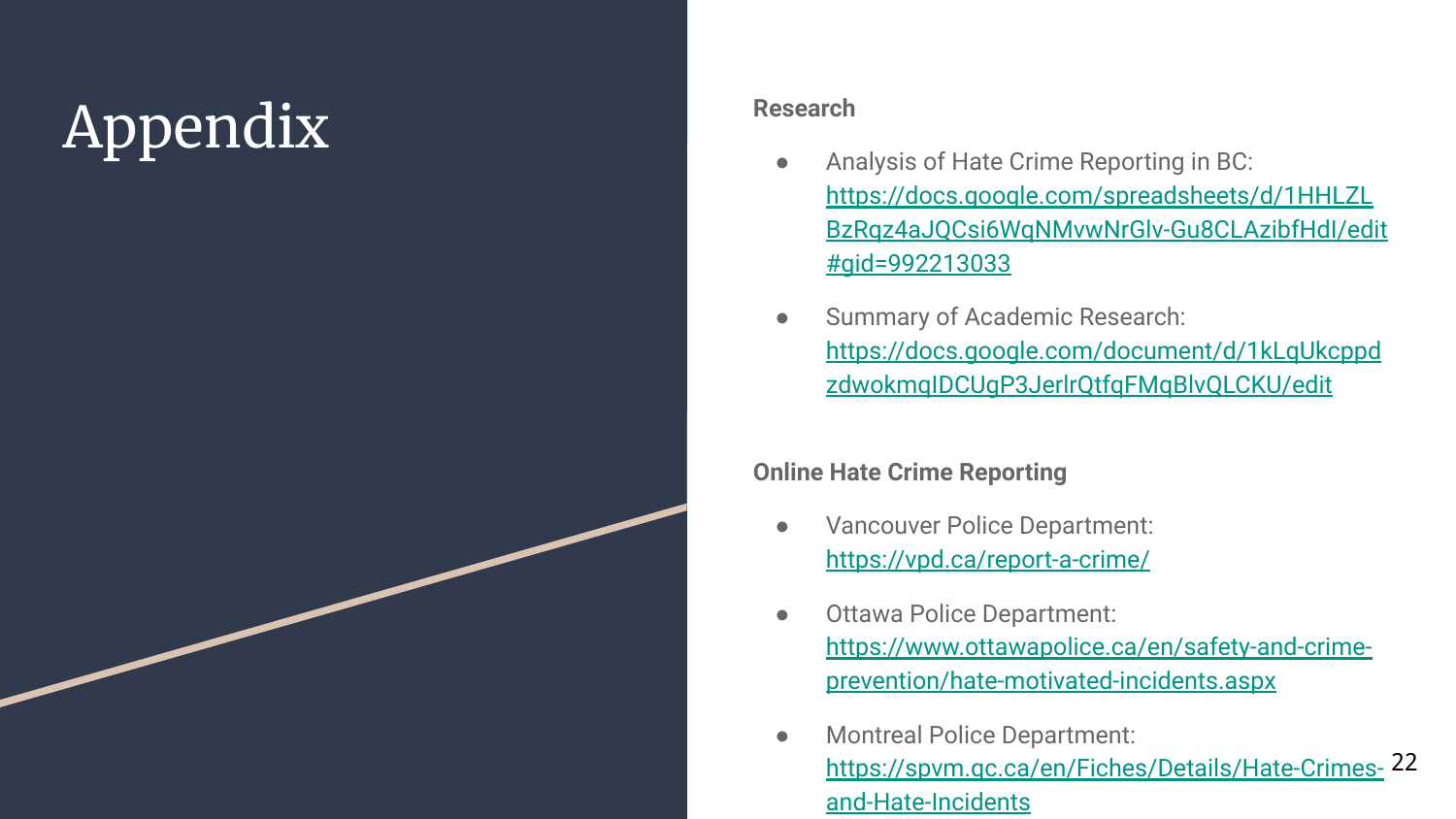## Endnotes

1. Vietnamese Professionals Association of BC: <http://vpabc.ca>

2. History Project (Peter A. Allard School of Law): <https://historyproject.allard.ubc.ca/law-history-project/profile/steven-ngo>

3. 2022 BC Medal of Good Citizenship Recipients: [https://www2.gov.bc.ca/gov/content/governments/celebrating-british-columbia/honours-and-awards/m](https://www2.gov.bc.ca/gov/content/governments/celebrating-british-columbia/honours-and-awards/medal-good-citizenship/latest-recipients/recipients#ngo) [edal-good-citizenship/latest-recipients/recipients#ngo](https://www2.gov.bc.ca/gov/content/governments/celebrating-british-columbia/honours-and-awards/medal-good-citizenship/latest-recipients/recipients#ngo)

4. Stats Canada:<https://www150.statcan.gc.ca/n1/pub/85-002-x/2022001/article/00005-eng.htm>

5. Fix Police Reporting (Media Mentions): <http://fixpolicereporting.ca>

6. Province of BC:

[https://www2.gov.bc.ca/gov/content/governments/multiculturalism-anti-racism/anti-racism/reporthate](https://www2.gov.bc.ca/gov/content/governments/multiculturalism-anti-racism/anti-racism/reporthatecrime) [crime](https://www2.gov.bc.ca/gov/content/governments/multiculturalism-anti-racism/anti-racism/reporthatecrime)

7. Statement from RCMP Richmond: <https://bc-cb.rcmp-grc.gc.ca/ViewPage.action?siteNodeId=2122&languageId=1&contentId=69048>

8. Times Colonist:

[https://www.timescolonist.com/local-news/vicpd-says-some-callers-waiting-more-than-50-hours-for-poli](https://www.timescolonist.com/local-news/vicpd-says-some-callers-waiting-more-than-50-hours-for-police-response-4691028) [ce-response-4691028](https://www.timescolonist.com/local-news/vicpd-says-some-callers-waiting-more-than-50-hours-for-police-response-4691028)

9. Remarks from Premier Horgan:<https://globalnews.ca/news/7647135/horgan-bc-presser-feb-18/>

10. Vancouver police launch task force to address spike in hate crime: <https://www.cbc.ca/news/canada/british-columbia/vpd-hate-crimes-still-on-rise-1.5653564>

11. Province restores \$5.7M in requested funding to Vancouver police, overriding city's budget decision: <https://www.cbc.ca/news/canada/british-columbia/vpd-budget-override-1.6385427>

12. Chakraborti:

[https://drive.google.com/file/d/1U3lk6\\_uBcwNwv25MWLKmiOE95lzpdUo6/view?usp=sharing](https://drive.google.com/file/d/1U3lk6_uBcwNwv25MWLKmiOE95lzpdUo6/view?usp=sharing)

13. Lou:<https://drive.google.com/file/d/1h5zneV5GMwe1A01zpHfuyU8pI2utR4YI/view?usp=sharing>

14. Perry:<https://drive.google.com/file/d/10eAxZk7pkl3Myw7gGK4OrfZHUrom0Fy2/view?usp=sharing> 23

15. Richmond RCMP:<https://www.rcmp-grc.gc.ca/detach/en/d/251>